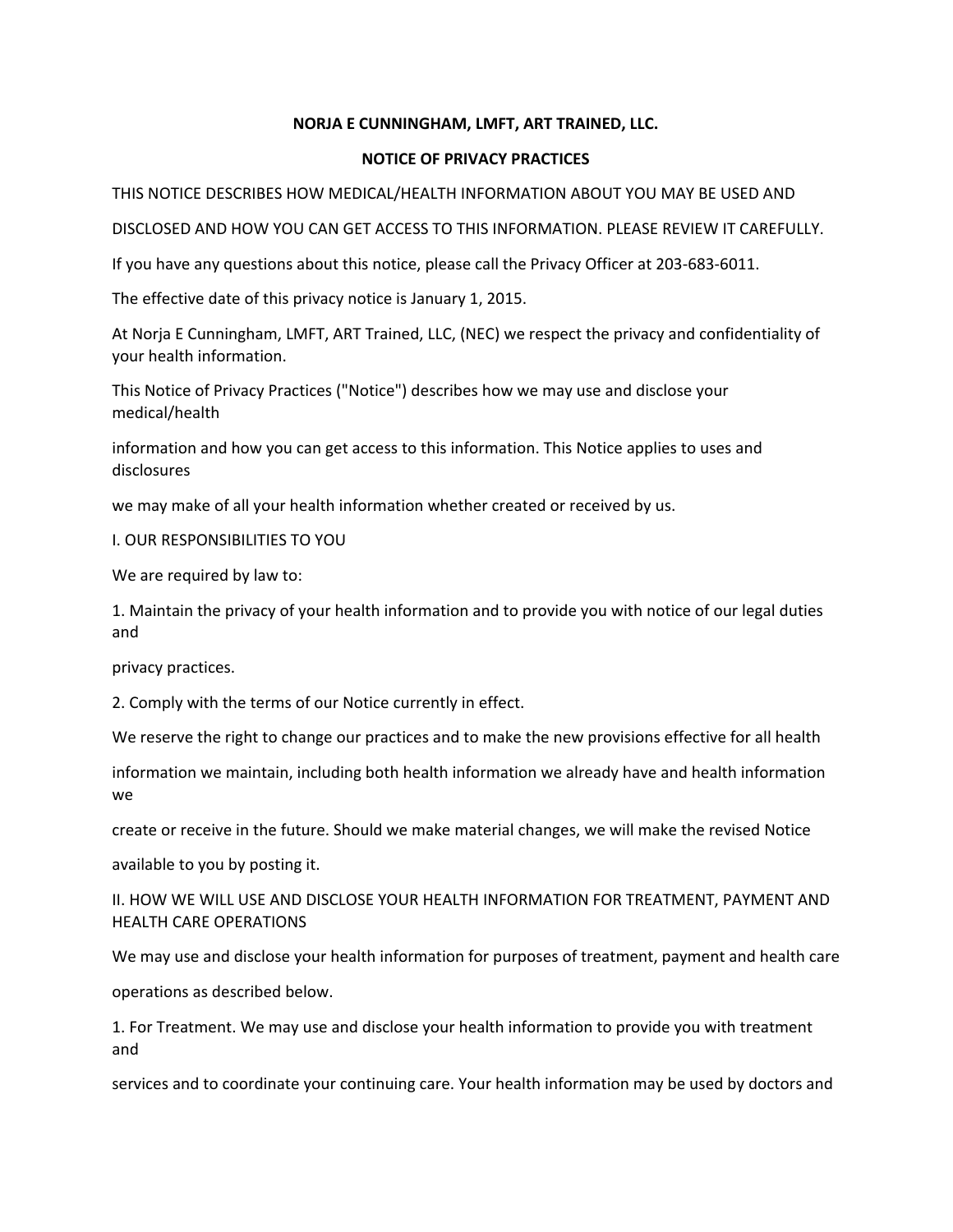nurses, as well as by lab technicians, dieticians, physical therapists or other personnel involved in your care, both within NEC and with other health care providers involved in your care. For example, a pharmacist will need certain information to fill a prescription ordered by your doctor. We may also disclose your health information to persons or facilities that will be involved in your care after you leave

NEC.

2. For Payment. We may use and disclose your health information so that we can bill and receive

payment for the treatment and services you receive. For billing and payment purposes, we may disclose

your health information to an insurance or managed care company, Medicare, Medicaid or another third

party payer. For example, we may contact Medicare or your health plan to confirm your coverage or to

request approval for a proposed treatment or service.

3. For Health Care Operations. We may use and disclose your health information as necessary for our

internal operations, such as for general administration activities and to monitor the quality of care you

receive with us. For example, we may use your health information to evaluate and improve the quality of care you received, for education and training purposes, and for planning for services. Health information may be used to evaluate our employees and to review the qualifications and practices of therapists and other practitioners at NEC.

III. OTHER USES AND DISCLOSURES WE MAY MAKE WITHOUT YOUR WRITTEN AUTHORIZATION

Under the Privacy Regulations, we may make the following uses and disclosures without obtaining a written Authorization from you:

1. As Required By Law. We may disclose your health information when required by law to do so.

2. Persons Involved in Your Care or Payment for Your Care. Unless you object, we may disclose

health information about you to a family member, close personal friend or other person you identify,

including clergy, who is involved in your care. These disclosures are limited to information relevant to the person's involvement in your care or in arranging payment for your care.

3. Public Health Activities. We may disclose your health information for public health activities.

4. Reporting Victims of Abuse, Neglect or Domestic Violence. If we believe that you have been a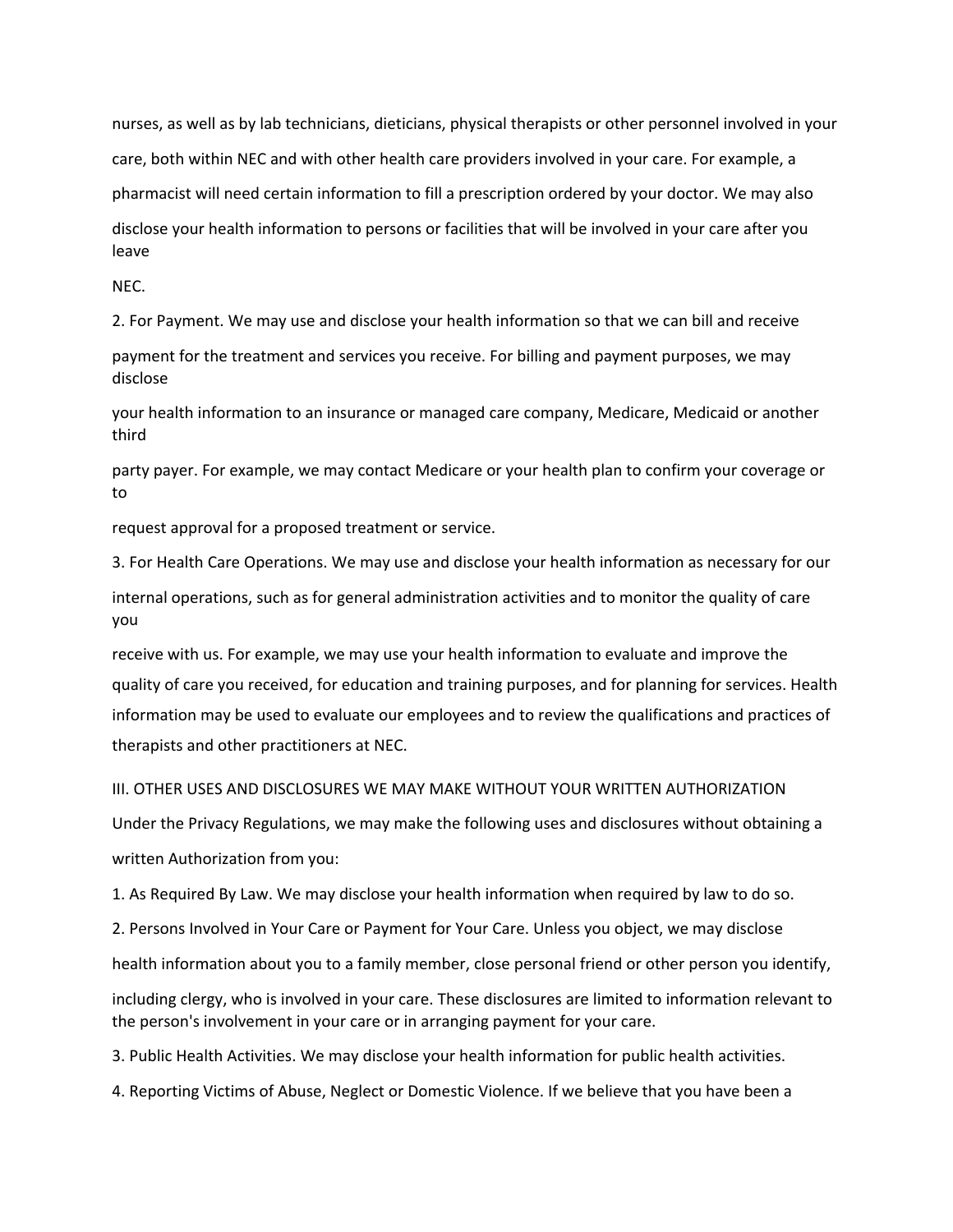victim of abuse, neglect or domestic violence, we may use and disclose your health information to notify a government authority, if authorized by law or if you agree to the report.

5. Health Oversight Activities. We may disclose your health information to a health oversight agency for activities authorized by law. A health oversight agency is a state or federal agency that oversees the

health care system. Some of the activities may include, for example, audits, investigations, inspections and licensure actions.

6. Judicial and Administrative Proceedings. We may disclose your health information in response to

a court or administrative order. We also may disclose information in response to a subpoena, discovery

request, or other lawful process.

7. Law Enforcement. We may disclose your health information for certain law enforcement purposes, including, for example, to file reports required by law or to report emergencies or suspicious deaths; to

comply with a court order, warrant, or other legal process; to identify or locate a suspect or missing person; or to answer certain requests for information concerning crimes.

8. Research. Your health information may be used for research purposes, but only if: (1) the privacy aspects of the research have been reviewed and approved by a special Privacy Board or Institutional

Review Board and the Board can legally waive patient authorizations otherwise required by the Privacy

Regulations; (2) the researcher is collecting information for a research proposal; (3) the research occurs

after your death; or (4) if you give written authorization for the use or disclosure.

9. To Avert a Serious Threat to Health or Safety. When necessary to prevent a serious threat to your health or safety, or the health or safety of the public or another person, we may use or disclose your health information to someone able to help lessen or prevent the threatened harm.

10. Military and Veterans. If you are a member of the armed forces, we may use and disclose your health information as required by military command authorities. We may also use and disclose health information about you if you are a member of a foreign military as required by the appropriate foreign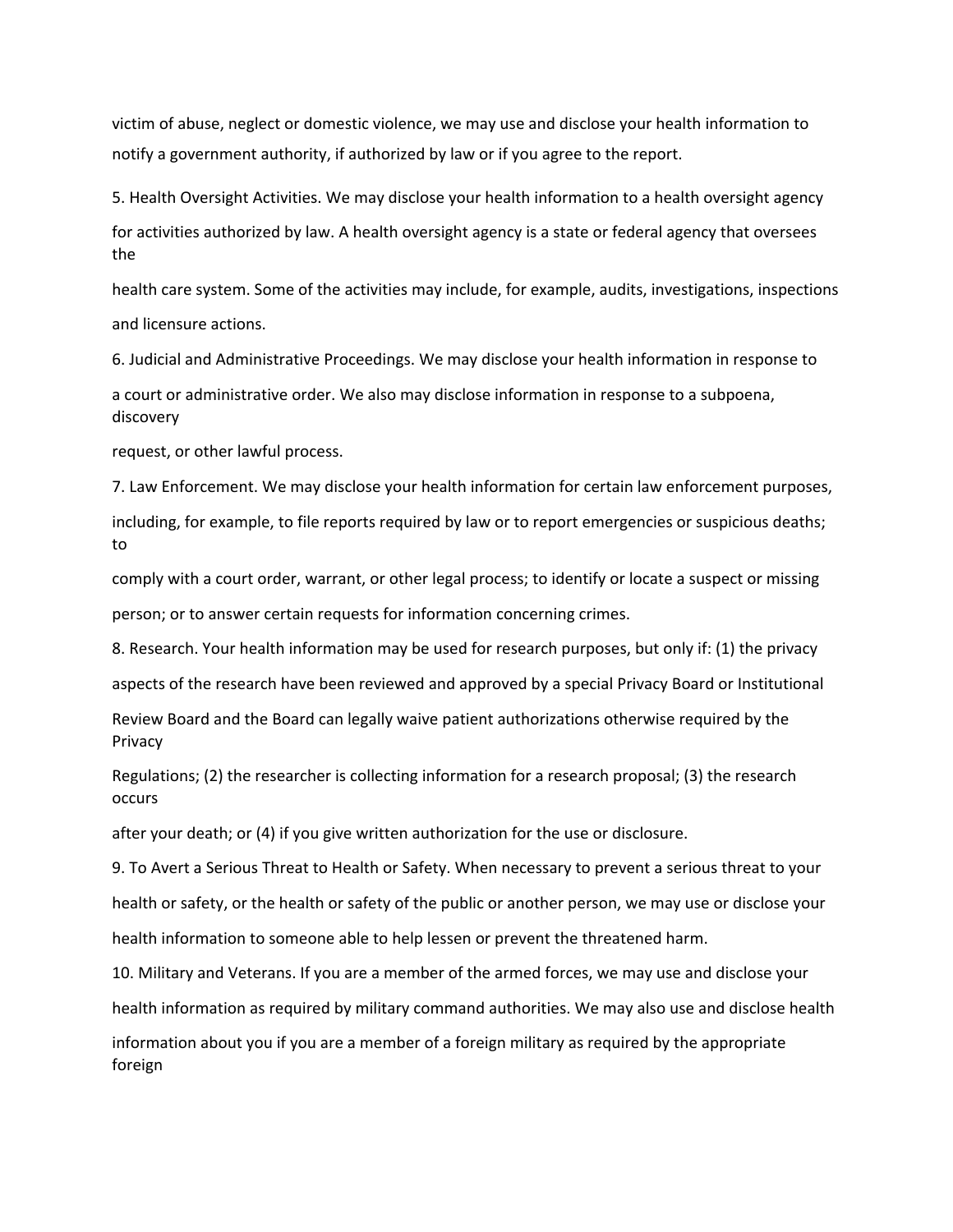military authority.

11. National Security and Intelligence Activities; Protective Services for the Patient and Others. We may disclose health information to authorized federal officials conducting national security and intelligence activities or as needed to provide protection to the President of the United States, certain other persons or foreign heads of states or to conduct certain special investigations.

12. Workers' Compensation. We may use or disclose your health information to comply with laws relating to workers' compensation or similar programs.

13. Disaster Relief. We may disclose health information about you to an organization assisting in a disaster relief effort.

14. Appointment Reminders. We may use or disclose health information to remind you about appointments.

15. Treatment Alternatives and Health-Related Benefits and Services. We may use or disclose your health information to inform you about treatment alternatives and health-related benefits and services that may be of interest to you.

16. Business Associates. We may disclose your health information to our business associates under a Business Associate Agreement, for example, State of CT - Department of Children and Families.

IV. YOUR WRITTEN AUTHORIZATION IS REQUIRED FOR ALL OTHER USES OR DISCLOSURES OF YOUR HEALTH INFORMATION

1. We will obtain your written authorization (an "Authorization") prior to making any use or disclosure other than those described above.

2. A written Authorization is designed to inform you of a specific use or disclosure, other than those set

forth above, that we plan to make of your health information. The Authorization describes the particular health information to be used or disclosed and the purpose of the use or disclosure. Where applicable, the written Authorization will also specify the name of the person to whom we are disclosing the health information. The Authorization will also contain an expiration date or event.

3. You may revoke a written Authorization previously given by you at any time but you must do so in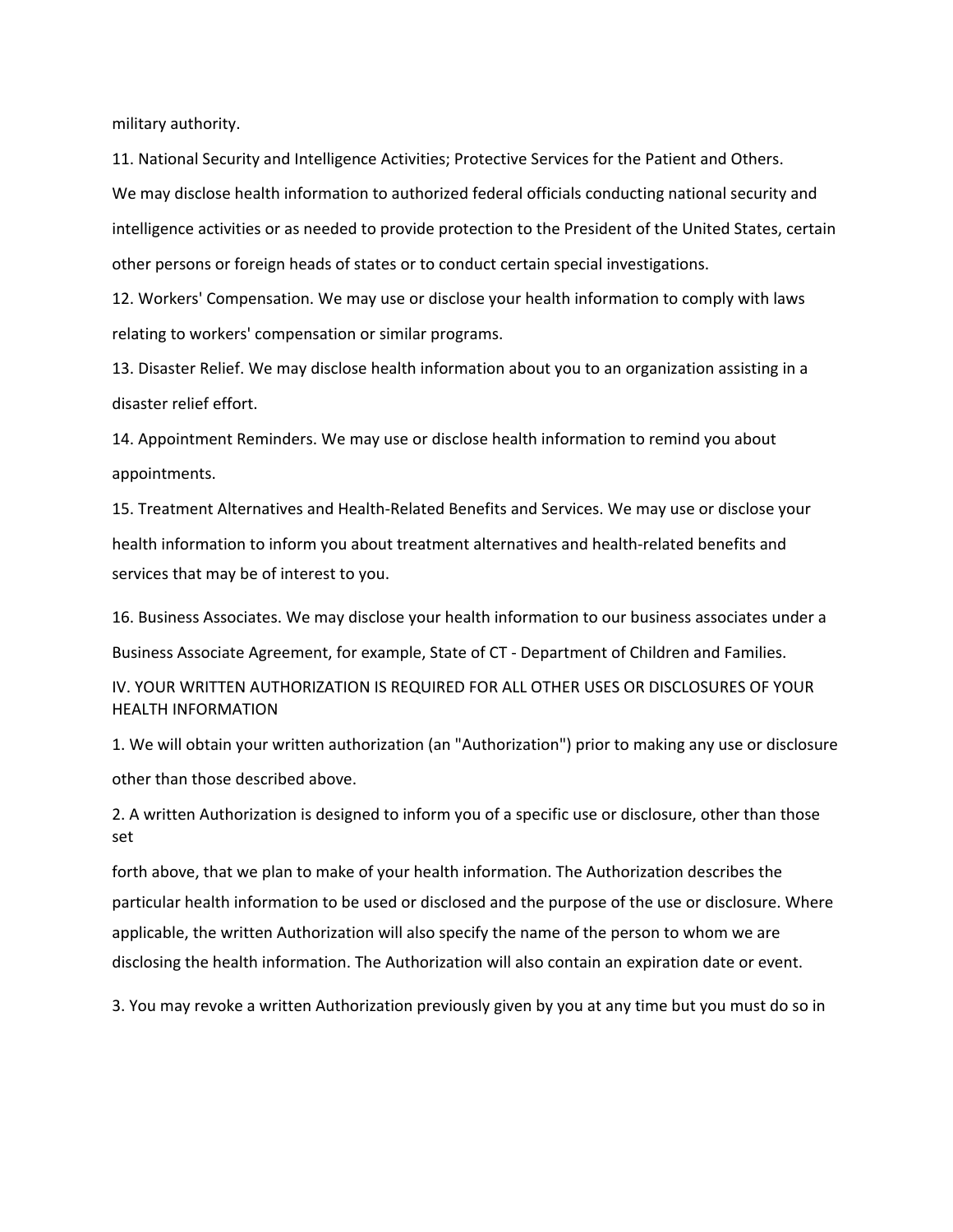writing. If you revoke your Authorization, we will no longer use or disclose your health information for the purposes specified in that Authorization except where we have already taken actions in reliance on your Authorization.

V. YOUR RIGHTS REGARDING YOUR HEALTH INFORMATION

You have the following rights regarding your health information:

1. Right to Request Restrictions. You have the right to request that we restrict the way we use or

disclose your health information for treatment, payment or health care operations. However, we are not required to agree to the restriction. If we do agree to a restriction, we will honor that restriction except in the event of an emergency and will only disclose the restricted information to the extent necessary for your treatment.

2. Right to Request Confidential Communications. You have the right to request that we communicate with you concerning your health matters in a certain manner or at a certain location. For

example, you can request that we contact you only at a certain phone number. We will accommodate your reasonable requests.

3. Right of Access to Personal Health Information. You have the right to inspect and, upon written request, obtain a copy of your health information except under certain limited circumstances. Under Connecticut law, if NEC makes a copy of your medical record, we will not charge more than \$60 per page, plus postage.

We may deny your request to inspect or receive copies in certain limited circumstances. If you are denied access to health information, in some cases you will have a right to request review of the denial. This review would be performed by a licensed health care professional designated by NEC who did not

participate in the decision to deny access.

4. Right to Request Amendment. You have the right to request that we amend your health information.

Your request must be made in writing and must state the reason for the requested amendment. We may deny your request for amendment if the information: (a) was not created by us, unless you provide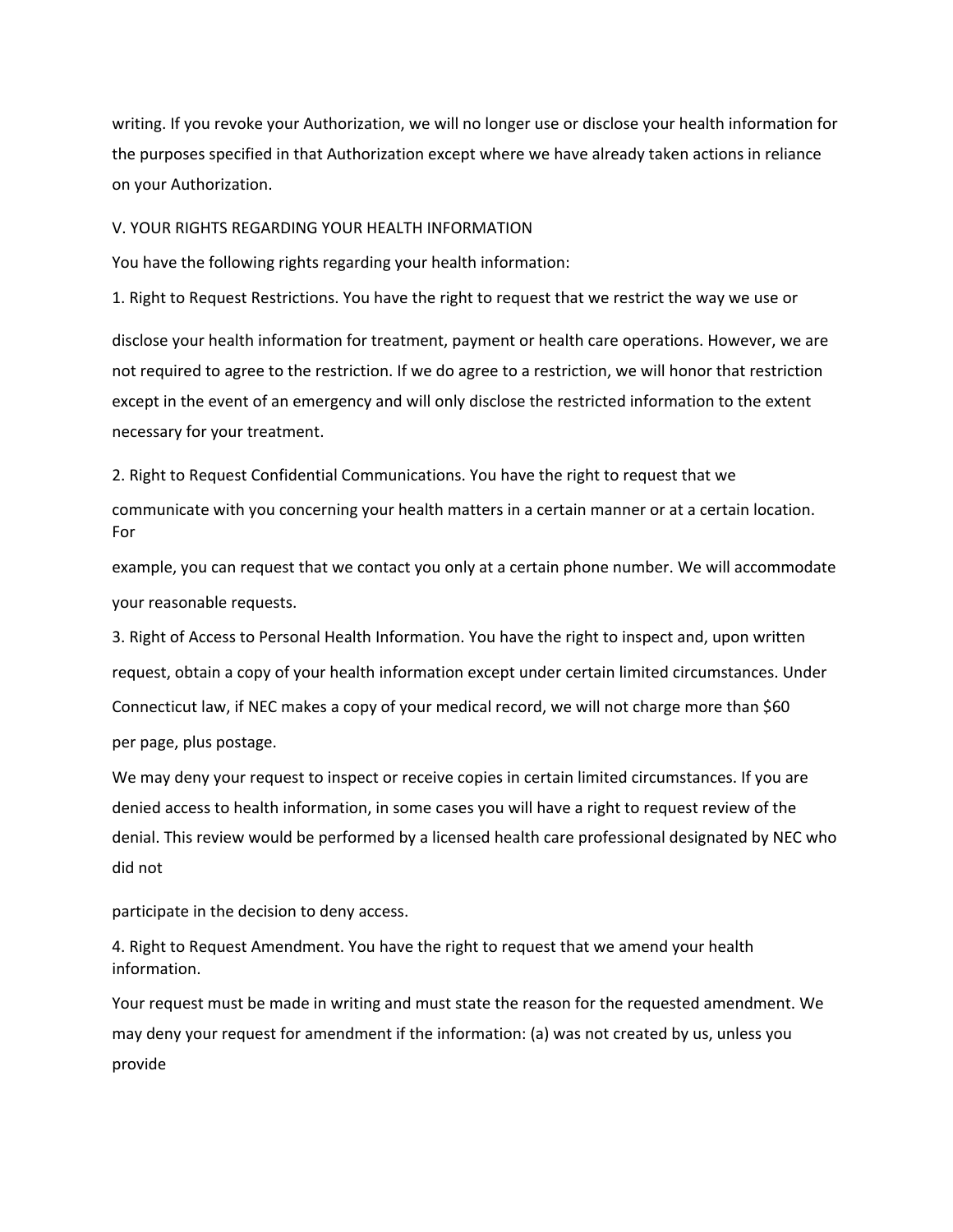reasonable information that the originator of the information is no longer available to act on your request; (b) is not part of the health information maintained by us; (c) is information to which you do not have a right of access; or (d) is already accurate and complete, as determined by us.

If we deny your request for amendment, we will give you a written denial notice, including the reasons for the denial. In that event, you have the right to submit a written statement disagreeing with the denial.

Your letter of disagreement will be attached to your medical record.

5. Right to an Accounting of Disclosures. You have the right to request an "accounting" of certain disclosures of your health information. This is a listing of disclosures made by us or by others on our behalf, but does not include disclosures for treatment, payment and health care operations or certain other exceptions.

You must submit your request in writing and you must state the time period for which you would like the accounting. The accounting will include the disclosure date; the name of the person or entity that received the information and address, if known; a brief description of the information disclosed; and a brief statement of the purpose of the disclosure. The first accounting provided within a 12-month period will be free; for further requests, we may charge you our costs for completing the accounting. 6. Right to a Paper Copy of This Notice. You have the right to obtain a paper copy of this Notice, even if you have agreed to receive this Notice electronically. You may request a copy of this Notice at any time.

# VI. SPECIAL REGULATIONS REGARDING DISCLOSURE OF PSYCHIATRIC, SUBSTANCE ABUSE AND HIV-RELATED INFORMATION

For disclosures concerning health information relating to care for psychiatric conditions, substance abuse or HIV-related information, special restrictions may apply. For example, we generally may not disclose this specially protected information in response to a subpoena, warrant or other legal process unless you sign a special Authorization or a court orders the disclosure. A general release of your health information will not be sufficient for purposes of disclosing psychiatric, substance abuse or HIV-related information.

1. Psychiatric information. We will not disclose records relating to a diagnosis or treatment of your mental condition between the patient and psychiatrist, or which are prepared at a mental health facility,